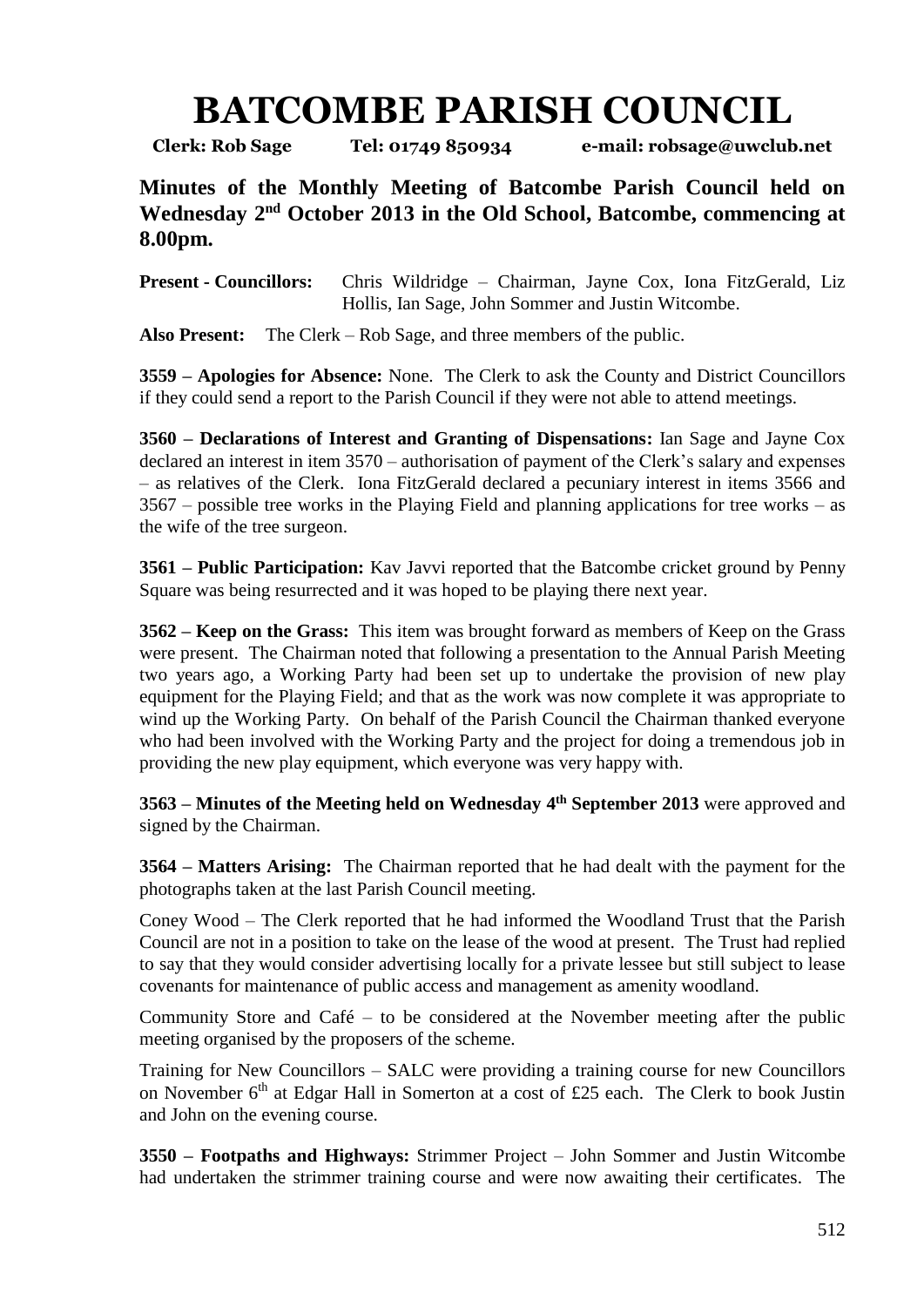training had cost the Parish Council £120 plus VAT as previously agreed and this had had to be paid before the training.

Parish Paths Liaison Officer – The Clerk reported that Jayne Cox was now officially registered as the Parish Council's PPLO with the County Council. Jayne noted that the footpath at the bottom of Mill Lane was now vastly improved after she had asked the owners of Rockwells House to look into the cause of the water making the footpath so muddy. The Clerk to write a letter thanking the owners.

Road repairs – It was noted that the trench in the road at the junction with the A359 had been repaired and that Mill Lane had been resurfaced. A problem with the road surface on Millards Hill was noted.

Vehicle speeds - The Chairman expressed concerns about vehicle speeds in the village. He noted that there had recently been an accident in the parish causing damage and minor injuries and stated that he had been approached by a rider's representative reporting that there was a problem with drivers going too fast past horses. A speed limit with all the necessary signs was not wanted, but there was a need to make people aware of the need to drive considerately. The Chairman volunteered to write a piece about vehicle speeds for the next parish magazine. Jayne Cox noted that inconsiderate parking was also a problem.

**3566 – Playing Field – Keep on the Grass:** The Clerk reported that the £500 grant for the new play equipment had now been received from the District Council and thanked Iona FitzGerald for chasing this up.

**Maintenance Report:** The Clerk reported that there was renewed evidence of a mole in the Playing Field. It was agreed to monitor the activity of the mole before contacting the molecatcher again.

The Clerk reported that he had received a complaint from a user of the Playing Field that another user had a dog in the Playing Field which had frightened her daughter. Although the dog had been removed it had been brought back into the Playing Field after the person complaining had left. The Clerk also reported that he had had to remove dog faeces from the Playing Field.

It was agreed that the Playing Field should be made more secure from stray dogs by replacing the vehicle gates which were falling apart and making sure the pedestrian gate closed automatically. Iona FitzGerald volunteered to talk to Anthony Greenhaugh at Mainstay Projects about making the pedestrian gate self-closing. Ian Sage reported that he had been looking at possible metal replacement gates that would cost around £100 on e-bay, but had not been successful in bidding for those that had come up.

It was also agreed that the Clerk should buy two new signs that read "Children's Play Area - No Dogs Allowed". There was also a discussion on whether there should be an area away from the gate where dogs could be tied up although it was noted that dogs tended to be more aggressive when tied up.

Ian Sage also reported that he had asked Kicko Cox for a quote for lying the Playing Field hedge which had been discussed at a previous meeting.

**Tree Works and Survey:** Iona FitzGerald left the room for this item.The Chairman had met with Tristram FitzGerald to consider the works that need to be done to the branches from two oak trees overhanging Philip Clarke's field that needed to be raised to allow tractors to pass underneath them. Tristram had also suggested some minor surgery on the Playing Field side of the largest oak and the removal of a regenerated sycamore which was inhibiting the growth of the two oaks behind the cricket net, and was willing to undertake the work free of charge in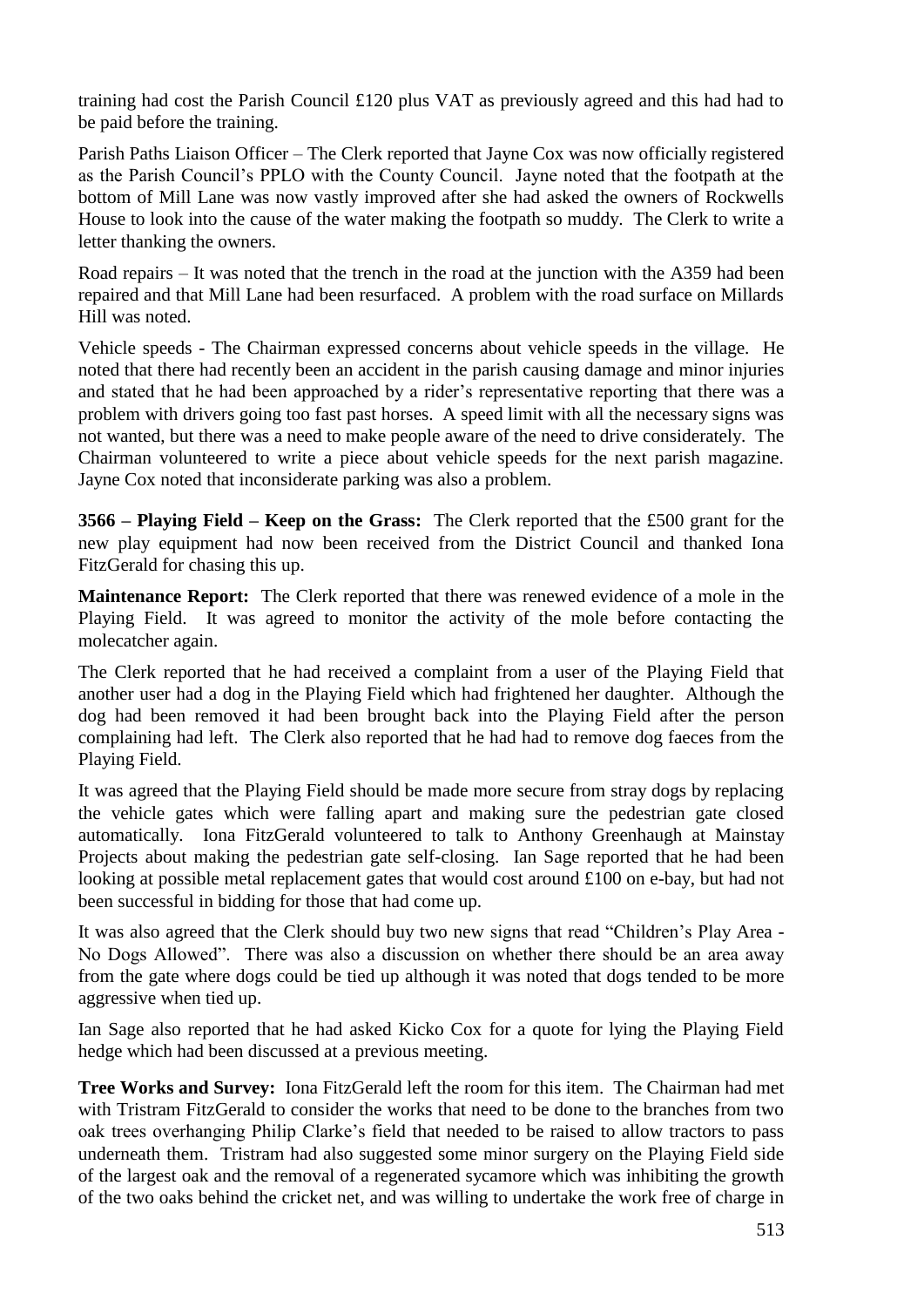return for any wood removed. Justin Witcombe stated that he had offered to help Tristram with the work on the trees and so left the room for the remainder of this item. It was agreed to undertake the tree works recommended by Tristram and to accept his offer to do the work in exchange for the wood removed.

As the Playing Field was in the Conservation Area, an application for the suggested tree works had been made to the District Council, which had then consulted the Parish Council. [There was no fee for the application, which did not commit the Parish Council to undertaking the works.] The Parish Council agreed to recommend approval of the application as there were no objections to the proposed tree works.

Tristram had also offered to carry out a survey of the trees in the Playing Field and produce a written report for £50, which was less than the normal rate for such a report. While there was no requirement for such a survey, the Council felt that but it would be valuable to have a safety report on the trees in the Playing Field and agreed to ask Tristram to produce the report.

**3567 – Planning Applications:** Planning Application 2013/1885: Fell sycamore to ground level. Kings Hayes House, Gold Hill, Batcombe. Tree works. Iona FitzGerald informed the Council that the Sycamore was on the boundary with the Old Rectory, was damaging the boundary wall and the neighbours had requested its removal. It was also one of two Sycamores growing side by side and its removal would allow the other to mature unaffected. Iona then left the room while the Council considered the application and decided to recommend approval as there were no objections to the felling of the tree.

The Clerk noted that the Parish Council had been notified of an application for Listed Building Consent for work at the Weavers House in Kale Street but the notification had been too late for the application to be included on the Agenda. He had spoken to the case officer who was happy for the Parish Council to make its recommendation at its next meeting.

**Planning Application Updates:** The Clerk reported that Mr David Willis had appealed against the decision to refuse planning permission to convert the stables at Crows Hill to a dwelling house. The Clerk had written to the Planning Inspector asking for a copy of the decision and restating the Parish Council's concerns that allowing this application would set a precedent to circumvent planning policy against building dwellings in open countryside.

The Clerk reported that the applications for planning permission and Listed Building Consent for the restoration of the Old Cider House and its conversion to an annexe to the Weavers had been approved, with the condition that it should not be occupied as a separate dwelling.

**3568 – Parish Council Website:** Councillors were shown copies of the photographs taken at the last meeting and draft website page with cropped photographs. The Chairman, Vice Chairman, Justin Witcombe and John Sommer were happy for their photographs to appear on the website. The Clerk was asked to investigate the setting up of proxy e-mail accounts for Councillors on the website that would send e-mails to their personal accounts.

**3569 – External Auditor's Report:** The Clerk presented the external auditor's report from Grant Thornton. No matters had come to their attention "giving cause for concern that the relevant legislation and regulatory requirements have not been met". However, they did wish to bring to the attention of the Parish Council that where insurance values were used for fixed assets these values should be fixed and not increased as the actual insurance value increased each year. The Clerk to amend the values given in the Schedule of Assets accordingly. The Clerk also reported that the Notice of Conclusion of Audit had been published.